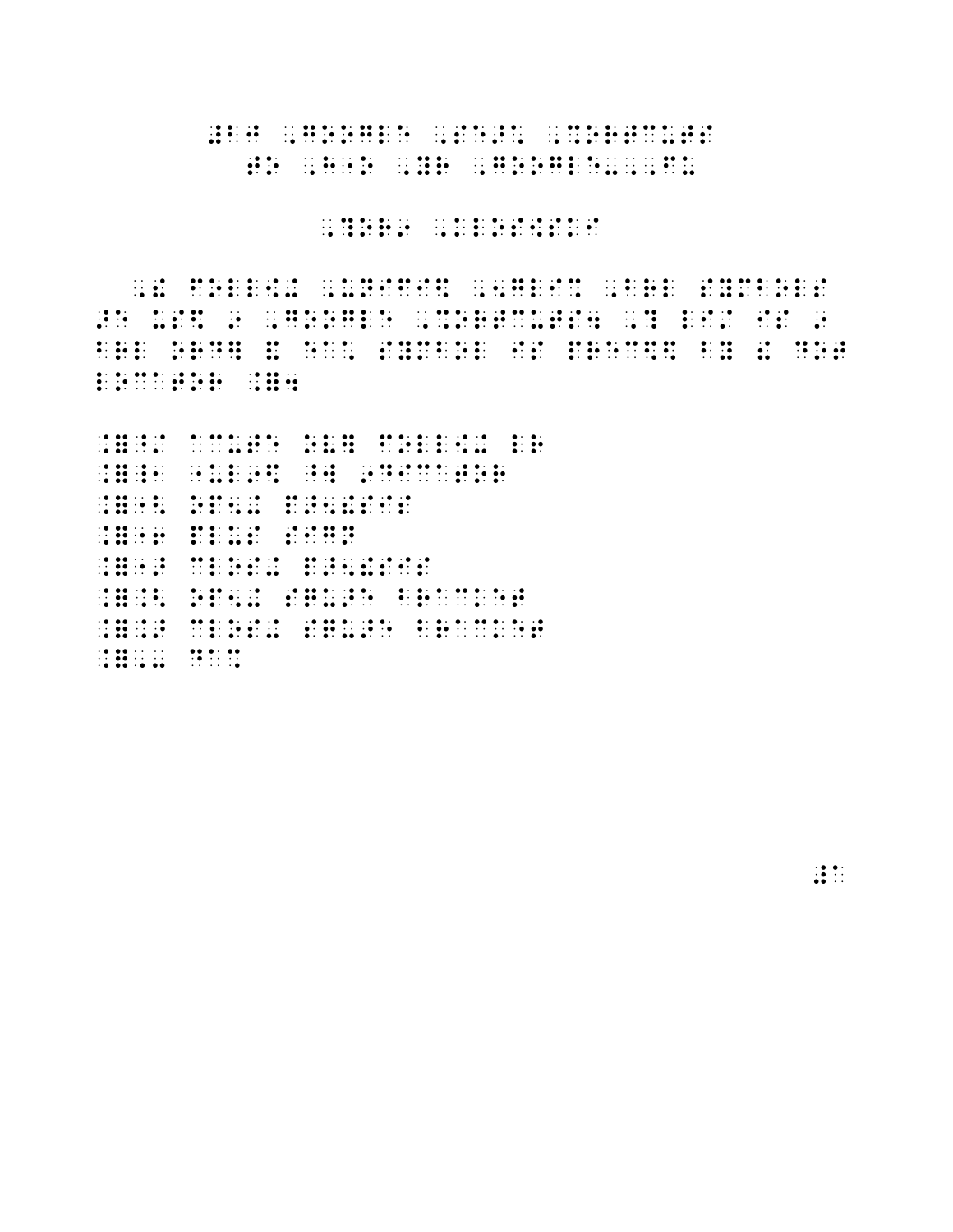#### # BJ , COOK , COOK , COOK , COOK , COOK , COOK , COOK , COOK , COOK , COOK , COOK , COOK , COOK , COOK , COOK<br>\* , ORT CURS TO , COOK , COOK , COOK , COOK , COOK , COOK , COOK , COOK , COOK , COOK , COOK , COOK , COOK , C<br>\* ,  $\frac{1}{2}$ ,  $\frac{1}{2}$ ,  $\frac{1}{2}$ ,  $\frac{1}{2}$ ,  $\frac{1}{2}$ ,  $\frac{1}{2}$ ,  $\frac{1}{2}$ ,  $\frac{1}{2}$ ,  $\frac{1}{2}$ ,  $\frac{1}{2}$ ,  $\frac{1}{2}$ ,  $\frac{1}{2}$ ,  $\frac{1}{2}$ ,  $\frac{1}{2}$ ,  $\frac{1}{2}$ ,  $\frac{1}{2}$ ,  $\frac{1}{2}$ ,  $\frac{1}{2}$ ,  $\frac{1}{2}$ ,  $\frac{1}{2}$ ,

,?OR9 ,KLOS[SK

,HIDD5 2H ,GOOGLE'S SE>\* BOX >E A SLEW ( %ORTCUTS L1D+ TO S-CALL\$ 8,"O,BOX0 RESULTS TO A SULTS TO A RESULTS TO A POSSIBLE AND A SULTS TO A SULTS TO A RESULTS TO A RESULTS TO A PLAY OF A<br>RESULTS TO A RESULTS TO A RESULTS TO A RESULTS TO A RESULTS TO A RESULTS TO A RESULTS TO A RESULTS TO A RESULT<br>A HELP; RESPONSE AND A SERIES AND A RESPONSE A COMPANY AND A COMPANY AND A COMPANY AND A COMPANY AND A COMPANY A<br>Note to be a company and a series and a series and a company of the series and a company and a series are and<br>N ?9K Y "K !M ALL1 B A FEW >E M HIDD5 ?AN **DEED** 

, GOOGLE'S , ONE OF A RESULT Y GROUP AND A RESULT Y GROUP AND A RESULT Y GROUP AND A RESULT Y GROUP AND A RESULT Y GROUP AND A RESULT OF A RESULT OF A RESULT OF A RESULT OF A RESULT OF A RESULT OF A RESULT OF A RESULT OF ,GOOGLE MAGICALLY "KS ! ANSW] TO A SE>\* Y PARAM AN DE SOLIT ET DE SOLIT ET DE SOLIT EN DE SOLIT ET DE SOLIT EN LA BOLITIKA EN LA BOLITIKA ET DE SOLITI<br>1960 - A BOLITIKA ET DE SOLITIKA ET DE SOLITIKA EN LA BOLITIKA EN LA BOLITIKA EN LA BOLITIKA ET DE SOLITIKA E<br>1 ,GOOGLE GIVES Y ! DEF9ITIVE ANSW] TO YR SE>\*,-OR A M9IATURE1 9T]ACTIVE TOOL TO 3T9UE YR SE SAN AR SOS SAN AR YN DAILYN YN Y LLYD YN Y DODAU YN DODAU YN Y SOS YN Y LLYD YN Y LLYD YN Y DAILYN<br>1989 DE YN YN Y 1989 SYDDIAITH YN Y LLYD YN Y LLYD DAILYN Y LLYD YN DAILYN DODAU YN Y LLYD YN DAILYN Y LLYD Y<br>1 \_1OP]ATORS T HELP Y N>R[ YR SE>\*4 ,) ! , The contract of the contract of the contract of the contract of the contract of the contract of the contract<br>The contract of the contract of the contract of the contract of the contract of the contract of the contract o<br> LE>N :AT A M\$ICA;N IS1 PEEK AT A MUSICIAN'S 4COGRAPHY1 & EV5 F9D REL1SE DATES = MOVIES4 , P[] Y CHE AND A SURFAIRE = MOVIES4 , P[] Y CHE AND A SURFAIRE = MOVIES4 , P[] Y CHE AND A SU<br>Dates = Movies4 , P[] Y CHE AND A SURFAIRE = MOVIES4 , P[] Y CHE AND A SURFAIRE = MOVIES4 , P[] Y CHE AND A SU<br> 9= NO DO DE EST EN 1990 EN 1991 DE DE DE DE LOOK DE LOOK DE LEGENDO EN 1990 EN 1990 EN 1990 EN 1990 EN 1990 EN<br>1990 DE EST EN 1990 ET EN 1990 EN 1990 EN 1990 EN 1990 EN 1990 EN 1990 EN 1990 DE LOOK- DO LA 1990 EN 1990 DE<br>1 LOOK OF CHECK LOOK HERE IN 1980 FOR THE LOOK OF THE SMALL HERE IN 1991 CONTINUES TO A 1991 FOR THE 1992 FOR TH<br>The son of the small continues to be a small continues to the small continues and the small form of the son o<br>T RESULTS 2F ANY OF THE RESULTS 2F ANY OF THE RESULTS 2F ANY OF THE RESULTS 2F ANY OF THE RESULTS 2F ANY OF THE <br>RESULTS 2F ANY OF THE RESULTS 2F ANY OF THE RESULTS 2F ANY OF THE RESULTS 2F ANY OF THE RESULTS 2F ANY OF THE<br>R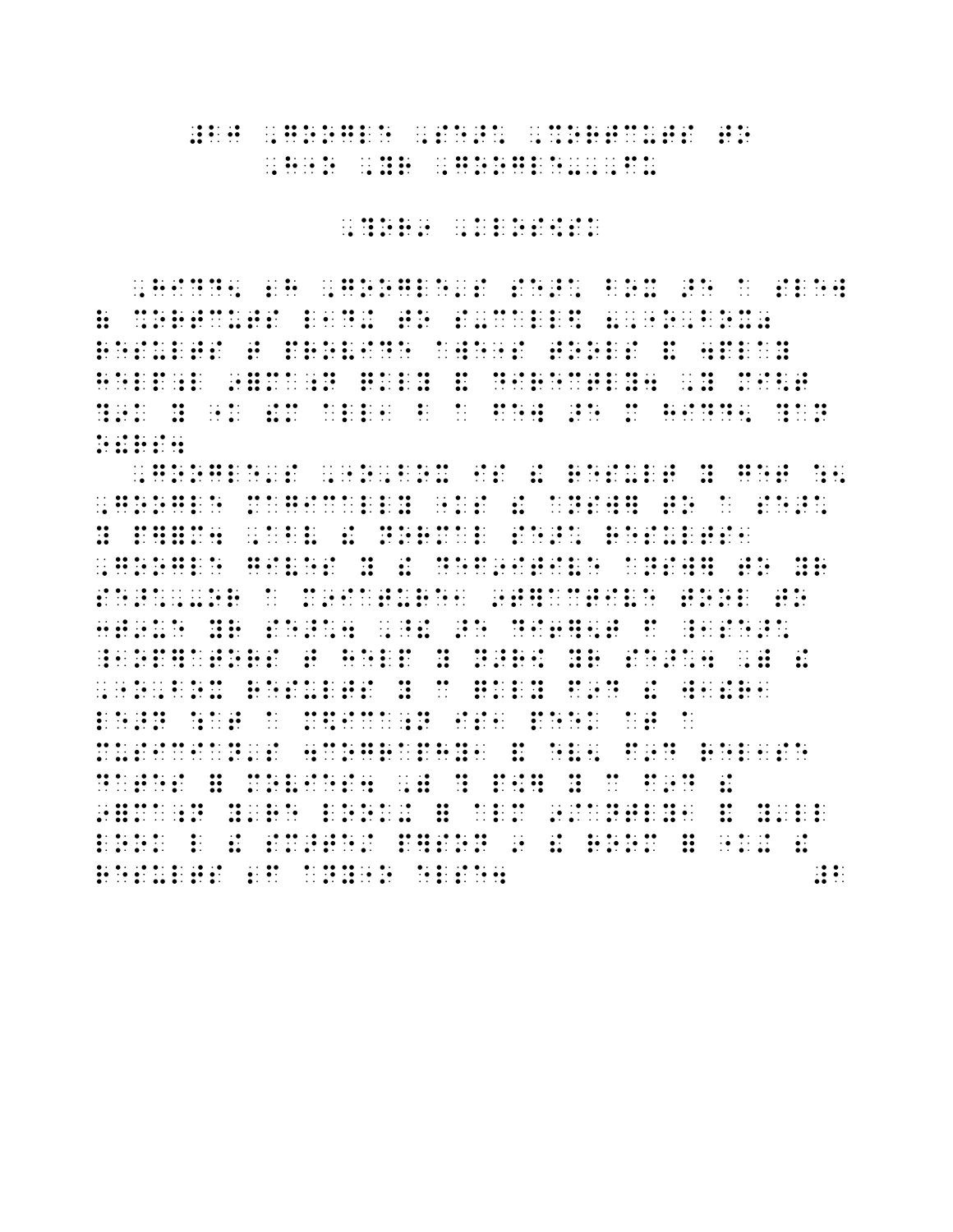#### , GET , GET , GET , GET , GET , GET , GET , GET , GET , GET , GET , GET , GET , GET , GET , GET , GET , GET ,<br>TI/ GET , GET , GET , GET , GET , GET , GET , GET , GET , GET , GET , GET , GET , GET , GET , GET , GET , GET<br>TI ,  $\frac{1}{2}$ ,  $\frac{1}{2}$ ,  $\frac{1}{2}$ ,  $\frac{1}{2}$ ,  $\frac{1}{2}$ ,  $\frac{1}{2}$ ,  $\frac{1}{2}$ ,  $\frac{1}{2}$ ,  $\frac{1}{2}$ ,  $\frac{1}{2}$ ,  $\frac{1}{2}$ ,  $\frac{1}{2}$ ,  $\frac{1}{2}$ ,  $\frac{1}{2}$ ,  $\frac{1}{2}$ ,  $\frac{1}{2}$ ,  $\frac{1}{2}$ ,  $\frac{1}{2}$ ,  $\frac{1}{2}$ ,  $\frac{1}{2}$ ,

, A CONSTITUTION OF TAXE A CONSTITUTION OF TAXE A CONSTITUTION OF TAXE A CONSTITUTION OF TAXE A CONSTITUTION O<br>A CONSTITUTION OF TAXE A CONSTITUTION OF TAXE A CONSTITUTION OF TAXE AND A CONSTITUTION OF TAXE A CONSTITUTION<br> MUSICIAN'S ARRESTS AND ANNOUNCED AND RESIDENCE AND ARRESTS AND ARRESTS AND ARRESTS AND ARRESTS AND ARRESTS AND<br>Announce of the three arrests and the three arrests are the three arrests and arrests are the company of the t ( ALL ! FILMS F A DIRECTOR OR ACTOR8 ,J TYPE 8.0 BOYS THE RELEASE REPORT OF THE RESIDENCE OF THE RELEASE RELEASE RELEASE RELEASE RELEASE RELEASE RELEA<br>The Release release release release release in the release release the release release release release release<br> ! SE>\* BOX & Y GET AN 9/ANT LI/ ( :AT !Y'VE D"O4 ,= MUSICIANS1 Y C AL SE>\* 8. September 1983 To Get A Linds and September 1983 To Get A Linds and September 1983 To Get A Linds and Septem<br>The Company of Company in the Company of Company 1993 To Get A Linds and September 1994 To Company and Septemb S;GS4

## , F9D , RELATIONS = , RELATIONS = , RELATIONS = , RELATIONS = , RELATIONS = , RELATIONS = , RELATIONS = , RELA<br>The state state state state state state state state state state state state state state state state state stat ,  $\frac{1}{2}$ ,  $\frac{1}{2}$ ,  $\frac{1}{2}$ ,  $\frac{1}{2}$ ,  $\frac{1}{2}$ ,  $\frac{1}{2}$ ,  $\frac{1}{2}$ ,  $\frac{1}{2}$ ,  $\frac{1}{2}$ ,  $\frac{1}{2}$ ,  $\frac{1}{2}$ ,  $\frac{1}{2}$ ,  $\frac{1}{2}$ ,  $\frac{1}{2}$ ,  $\frac{1}{2}$ ,  $\frac{1}{2}$ ,  $\frac{1}{2}$ ,  $\frac{1}{2}$ ,  $\frac{1}{2}$ ,  $\frac{1}{2}$ ,

, 2008, 2008, 2009, 2009, 2009, 2009, 2009, 2009, 2009, 2009, 2009, 2009, 2009, 2009, 2009, 2009, 2009, 2009,<br>1966, 2009, 2009, 2009, 2009, 2009, 2009, 2009, 2009, 2009, 2009, 2009, 2009, 2009, 2009, 2009, 2009, 2009, 2<br>19 GETTH RELIGIONS - ENTRE ENTRE EN 1999 EN 1999 EN 1999 EN 1999 EN 1999 EN 1999 EN 1999 EN 1999 EN 1999 EN 1999<br>1999 EN 1999 EN 1999 EN 1999 EN 1999 EN 1999 EN 1999 EN 1999 EN 1999 EN 1999 EN 1999 EN 1999 EN 1999 EN 1999<br>199 GAME.> REL1SE DATE0 & Y GET ! RESULT4 , LO BORDO DE LO BOL LO 1995 DE BORDO DE LO BORDO DE LOS 1986 DE LOS 1998 DE LO BOL LO BOL LO BORDO DE BO<br>1995 DE LO BORDO DE LOS 1995 DE LO BORDO DE LOS 1995 DE LO BORDO DE LO BORDO DE LO BORDO DE LO BORDO DE LO BO<br>1996 D RELEVATION CONTINUES TO A CHARGE THE CONTINUES OF THE CONTINUES OF THE CONTINUES OF THE CONTINUES OF THE CONTINUES OF THE CONTINUES OF THE CONTINUES OF THE CONTINUES OF THE CONTINUES OF THE CONTINUES OF THE CONTINUES OF TH ,,DVD OR ,BLU-,RAY REL1SE4 ,? SE>\* "WS = BO? BO? UPCOME ARTICLES & PARTICLES & PARTICLES & PA/ POSSES4 & PA/ POSSES4 & PA/ POSSES4 & PA/ POSSES4 & PA/<br>PA/ RELIST & PA/ POSSES4 & PA/ POSSES4 & PA/ POSSES4 & PA/ POSSES4 & PA/ POSSES4 & PA/ POSSES4 & PA/ POSSES4 &<br>P

 $\frac{1}{2}$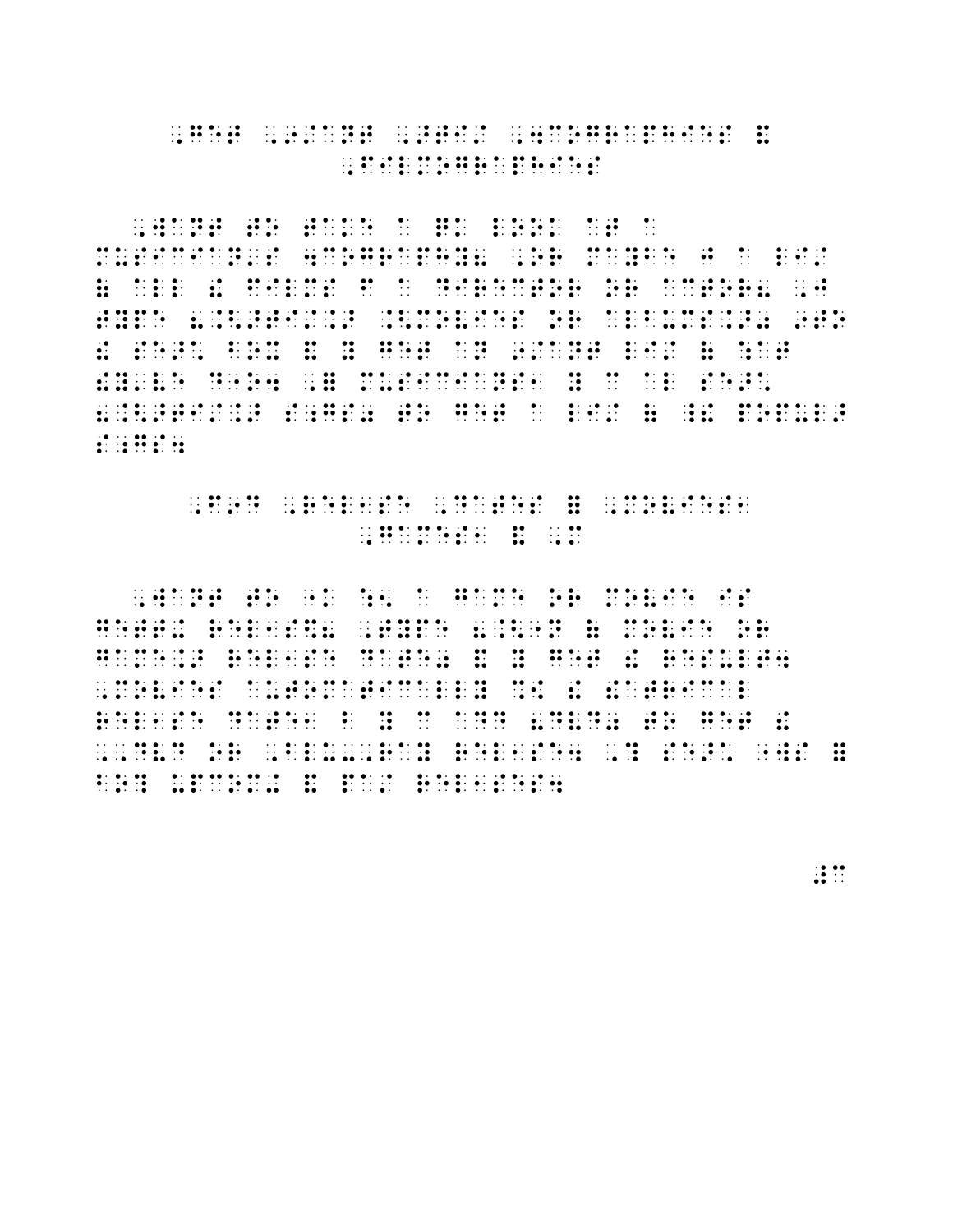1989 – 1989 – 1989 – 1989 – 1989 – 1989 – 1989 – 1989 – 1989 – 1989 – 1989 – 1989 – 1989 – 1989 – 1989 – 1989<br>1989 – 1989 – 1989 – 1989 – 1989 – 1989 – 1989 – 1989 – 1989 – 1989 – 1989 – 1989 – 1989 – 1989 – 1989 – 1989<br>19 

## 

. 1961 - 1972 - 1982 - 1983 - 1983 - 1983 - 1983 - 1983 - 1983 - 1983 - 1983 - 1983 - 1983 - 1983 - 1984 - 198<br>1984 - 1983 - 1983 - 1984 - 1984 - 1984 - 1984 - 1984 - 1984 - 1984 - 1984 - 1984 - 1984 - 1984 - 1984 - 1984<br>1 

 $\mathbb{R}^2$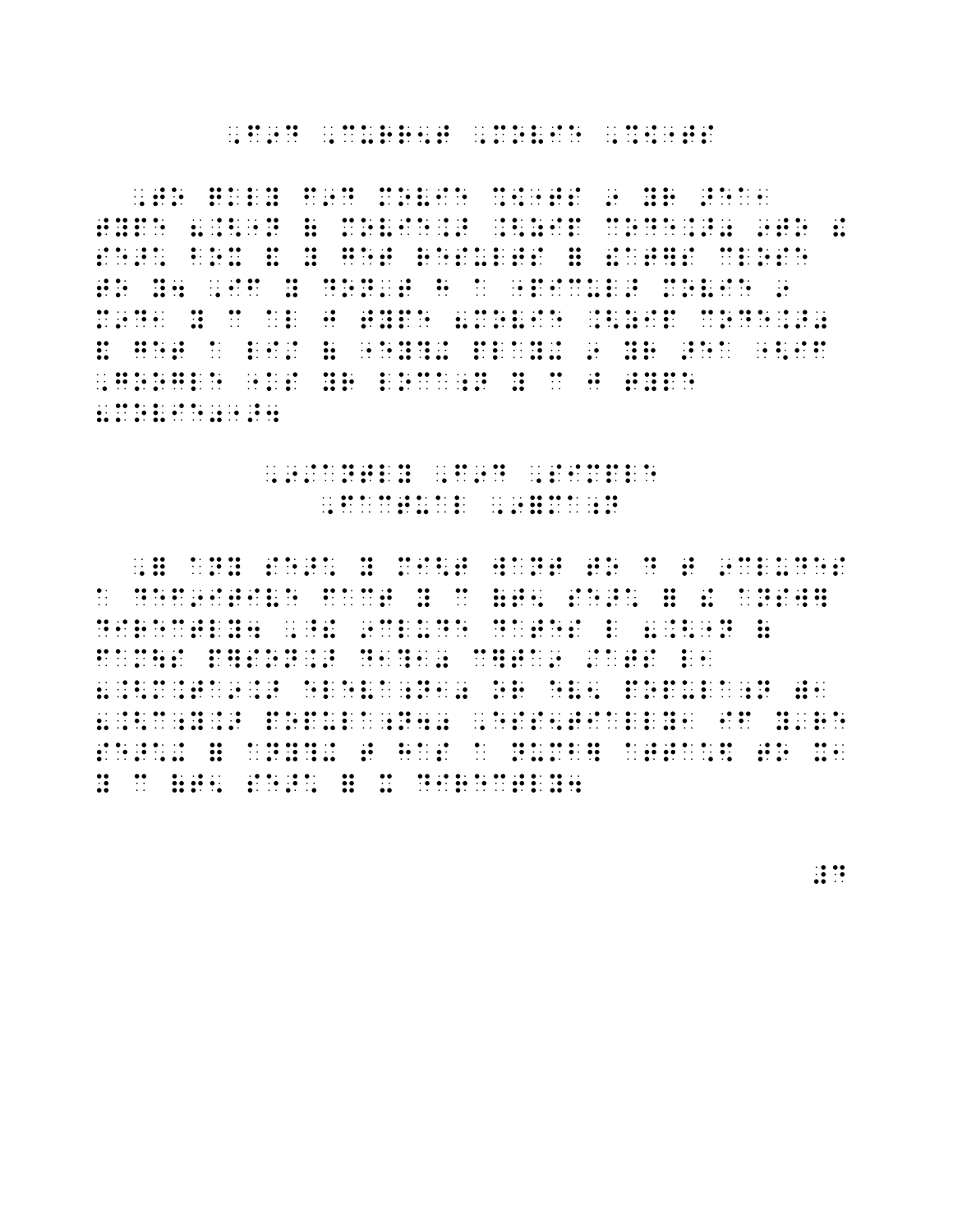#### , F9D | 2008 | 2008 | 2009 | 2009 | 2009 | 2009 | 2009 | 2009 | 2009 | 2009 | 2009 | 2009 | 2009 | 2009 | 2009<br>| 2009 | 2009 | 2009 | 2009 | 2009 | 2009 | 2009 | 2009 | 2009 | 2009 | 2009 | 2009 | 2009 | 2009 | 2009 | 20<br>| , sports , and the sports of the sports , and the sports of the sports , and the sports of the sports , and th<br>SPORTS , and the sports of the sports , and the sports , and the sports , and the sports , and the sports , an

, : E PORTS NUT OUTLINE DIT RESERVE DE L'ARGENT DE LA CORRESTE DE L'ARGENT DE L'ARGENT DE L'ARGENT DE L'ARGENT<br>1990 : A SPORTS NUT OUTLINE A SUR L'ARGENT DE SON DES L'ARGENT DE L'ARGENT DE L'ARGENT DE L'ARGENT DE L'ARGEN<br>1  $\begin{bmatrix} 0 & 0 & 0 & 0 \\ 0 & 0 & 0 & 0 \\ 0 & 0 & 0 & 0 \\ 0 & 0 & 0 & 0 \\ 0 & 0 & 0 & 0 \\ 0 & 0 & 0 & 0 \\ 0 & 0 & 0 & 0 \\ 0 & 0 & 0 & 0 \\ 0 & 0 & 0 & 0 \\ 0 & 0 & 0 & 0 \\ 0 & 0 & 0 & 0 & 0 \\ 0 & 0 & 0 & 0 & 0 \\ 0 & 0 & 0 & 0 & 0 \\ 0 & 0 & 0 & 0 & 0 \\ 0 & 0 & 0 & 0 & 0 \\ 0 & 0 & 0 & 0 & 0 \\ 0 &$ C SE>\* NE>LY ANY SPORTS T1M "N TO GET ! CURR5T SCORE1 & UPCOM+ GAMES4 ,Y ONLY NE\$ TO TYPE 9 ! "N4 ,= 9/.E1 8COLORADO ROCKIES DO DE LO DE LO DO DE LO DE LO DE LO DE DE LO DE LEGIO DE DE DE LO DE LO DE DE DE DE DE DE DO LEGIO EST<br>1981 - DE LO DE LO DE LO DE LO DO DE LO DE LO DE LO DE LO DE LO DE LO DE LO DE LO DE LO DE LO DO LO DE LO DE<br>19 /&+S1 W9 P]C5TAGE1 & UPCOM+ GAMES4

# , Get a decrease of the construction of the construction of the construction of the construction of the constr<br>The construction of the construction of the construction of the construction of the construction of the const<br> 9 , ANY , ANY , ANY , ANY , ANY , ANY , ANY , ANY , ANY , ANY , ANY , ANY , ANY , ANY , ANY , ANY , ANY , ANY <br>2008 , ANY , ANY , ANY , ANY , ANY , ANY , ANY , ANY , ANY , ANY , ANY , ANY , ANY , ANY , ANY , ANY , ANY , A<br>

, which is a complete the control of the complete the complete the complete the complete the complete the compl<br>And the complete the complete the complete the complete the complete the complete the complete the complete t \ = VACA;N8 ,SE>\* 8W1!R .<C;Y "N.>0 & Y GET A FIVE "DES LOIS DE LA FIVE DE LOIS DE LA FIVE DE LA FIVE DE LA FIVE DE LA FIVE DE LA FIVE DE LA FIVE DE<br>1980 - LA FIVE DE LA FIVE DE LA FIVE DE LA FIVE DE LA FIVE DE LA FIVE DE LA FIVE DE LA FIVE DE LA FIVE DE LA<br>1990

, The discrete state in the discrete state in the second state in the discrete state in the second state in th<br>The discrete state in the second state in the second state in the second state in the second state in the seco

, "T Z"O 30 A PAS E A PAS E A PAS E A PAS E A PAS E A PAS E A PAS E A PAS E A PAS E A PAS E A PAS E A PAS E A<br>NS >E A PAS E A PAS E A PAS E A PAS E A PAS E A PAS E A PAS E A PAS E A PAS E A PAS E A PAS E A PAS E A PAS E<br>NS , Google Does : Seconds : Seconds : Seconds : Seconds : Seconds : Seconds : Seconds : Seconds : Seconds : Second<br>- Seconds : Seconds : Seconds : Seconds : Seconds : Seconds : Seconds : Seconds : Seconds : Seconds : Second "N.>10 & Y GET CURR5T "T 9 ANY C;Y4 ,IF Y'RE LOOK HET DIE DIE DIE VOORT DIE DIE DIE DIE VOLGENDIE VAN DIE VOLGENDOOR VAN DIE LOOK- VAN DIE VAN DIE VOL<br>1980 TOE VOLGENDOOR DIE VOLGENDOOR VAN DIE VOLGENDOOR VAN DIE VOLGENDOOR DIE VOLGENDOOR VAN DIE VOLGENDOOR DIE<br> . The contract of the contract of the contract of the contract of the contract of the contract of the contract of the contract of the contract of the contract of the contract of the contract of the contract of the contrac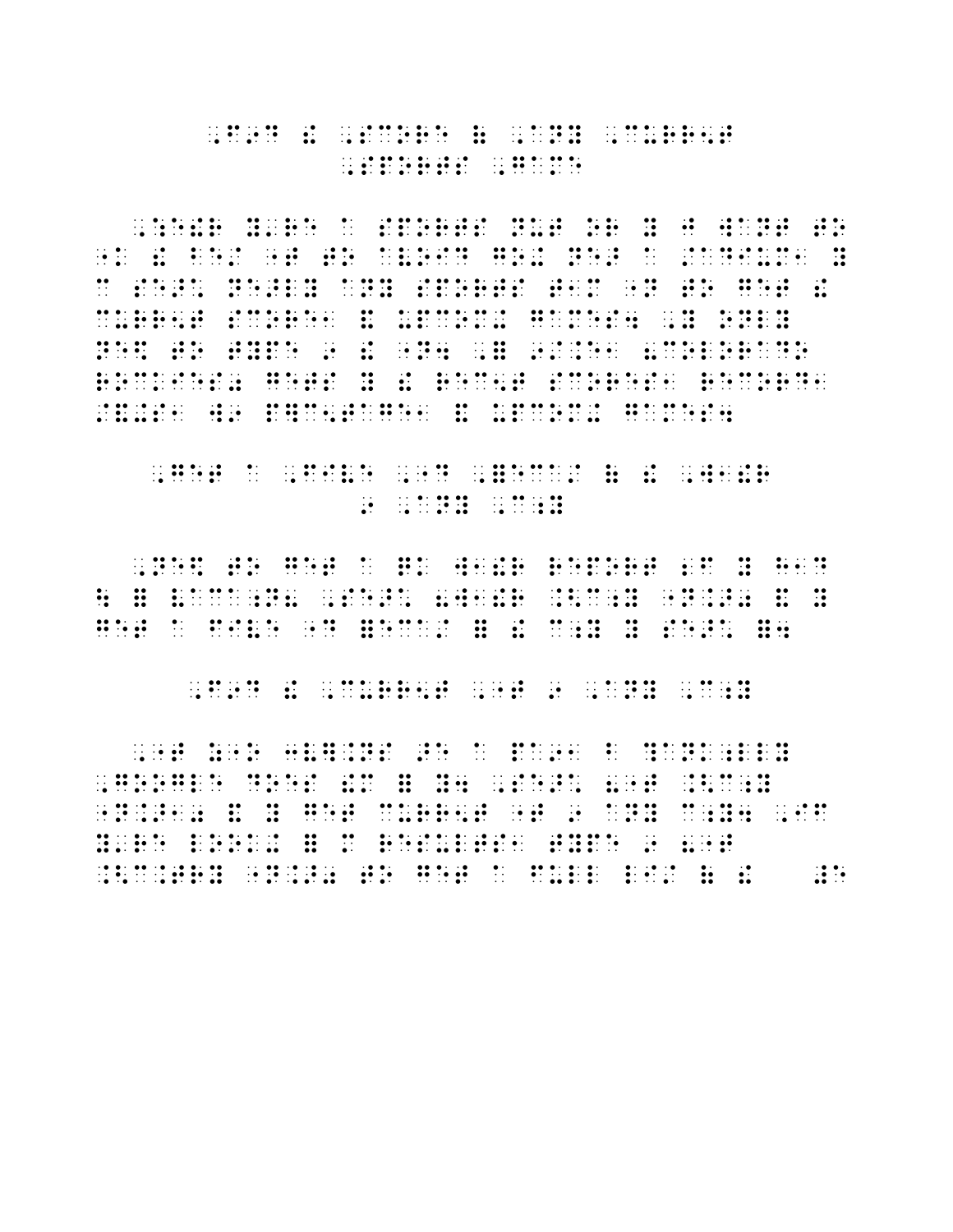inn na an n-eilean 1971 - Leis as as le as an n-eilean na sealach n-eilean an n-eilean 1972. Is eilean 1972 -<br>1981 - An India an Innius Innius III - as an an an Innius as as as an innius an Innius Innius and Innius Inniu<br>1 1986 - J. 1988 - 1988 - 1989 - 1989 - 1989 - 1989 - 1989 - 1989 - 1989 - 1989 - 1989 - 1989 - 1989 - 1989 - 19<br>1989 - 1989 - 1989 - 1989 - 1989 - 1989 - 1989 - 1989 - 1989 - 1989 - 1989 - 1989 - 1989 - 1989 - 1989 - 1989<br>1 

### **H** HARRY

in an en 1988, da de de 1989 en 1989 de de 1989 en 1989 de 1989 en 1989 en 1989 de 1989 en 1989 en 1989 en 198<br>1999 en 1989 en 1989 en 1989 en 1989 en 1989 en 1989 de 1989 en 1989 en 1989 en 1989 de 1989 en 1989 en 1989<br>19 

. 2008 - 1008 - 1008 - 1008 - 2008 - 2008 - 2008 - 2008 - 2008 - 2008 - 2008 - 2008 - 2008 - 2008 - 2009 - 200<br>- 2008 - 2008 - 2008 - 2008 - 2008 - 2008 - 2008 - 2008 - 2008 - 2008 - 2008 - 2008 - 2008 - 2008 - 2008 - 20<br>-. 1961 - 1972 - 1973 - 1986 - 1986 - 1987 - 1988 - 1989 - 1989 - 1989 - 1989 - 1989 - 1989 - 1989 - 1989 - 198<br>1989 - 1989 - 1989 - 1989 - 1989 - 1989 - 1989 - 1989 - 1989 - 1989 - 1989 - 1989 - 1989 - 1989 - 1989 - 1989<br>1 . 1966 - 1976 - 1977 - 1986 - 1987 - 1988 - 1988 - 1989 - 1989 - 1989 - 1989 - 1989 - 1989 - 1989 - 1989 - 198<br>1989 - 1989 - 1989 - 1989 - 1989 - 1989 - 1989 - 1989 - 1989 - 1989 - 1989 - 1989 - 1989 - 1980 - 1980 - 1989<br>1  $\frac{1}{2}$ 

 $\mathbb{R}$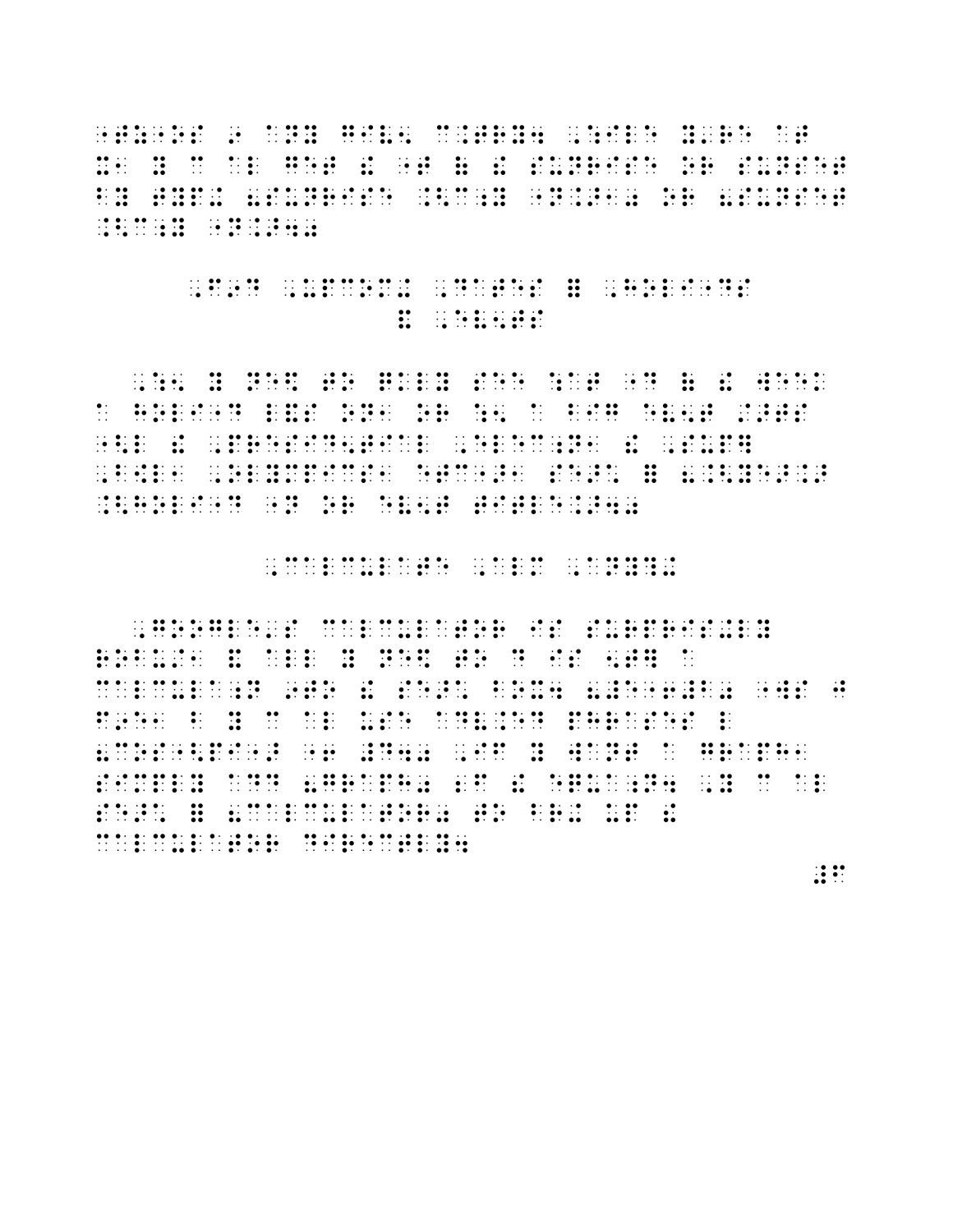#### , 3V) , 3V (1999) , 3V (1999) , 1999) , 1999 , 1999 , 1999 , 1999 , 1999 , 1999 , 1999 , 1999 , 1999 , 1999 ,<br>1999 , 1999 , 1999 , 1999 , 1999 , 1999 , 1999 , 1999 , 1999 , 1999 , 1999 , 1999 , 1999 , 1999 , 1999 , 1999<br>1

,UNIT 3V].NS >E H&Y :5 Y'RE COOK+ OR BUILD+ JOIN- DO LOS III LOS II LOS ION DO DO LOS II LUISOS I LOS II-LUISOS I LUISOS DU DISPUESTO LIVO LOS ION<br>1971 - JOIN- JOIN- II LOS III LUISOS I LUISOS I LUISOS I LUISOS I DU LOS III LUISOS I LOS IONES DU LOS IONES<br>197 EASY4 ,TYPE 8.<NUMB].> .<UNIT.> 9TO .<UNIT.>40 ,= 9/.E1 Y C 3V]T KNOTS 9TO MILES POR LA CORRESPONDIA DE LA CORRESPONDIA DE LA CORRESPONDIA DE LA CORRESPONDIA DE LA CORRESPONDIA DE LA CO<br>1970 - L'AL CORRESPONDIA DE LA CORRESPONDIA DE LA CORRESPONDIA DE LA CORRESPONDIA DE LA CORRESPONDIA DE LA CO<br>1 , 2008, 2009, 2009, 2009, 2009, 2009, 2009, 2009, 2009, 2009, 2009, 2009, 2009, 2009, 2009, 2009, 2009, 2009,<br>2009, 2009, 2009, 2009, 2009, 2009, 2009, 2009, 2009, 2009, 2009, 2009, 2009, 2009, 2009, 2009, 2009, 2009, 2<br>20 DIGITAL RESPONDENT STANDEN EN DE BOLDES SOM EN SOM DE SOM EN SOM DE SOM EN DE SOM EN SOM EN DE SOM EN DE SOM E<br>1980 DE BOLDES DE SOM EN SOM EN DIGITAL SOM EN DE SOM EN SOM EN SOM EN DIGITAL EN DIGITAL EN DE BOLDES SOM EN<br>1 NE\$ TO BR+ UP ! UNIT 3V]T] DIRECTLY1 Y C D S BY SE>\*+ UNIT 3V]T]4

#### ,  $3\times10^{-1}$  ,  $3\times10^{-1}$  ,  $3\times10^{-1}$  ,  $3\times10^{-1}$  ,  $3\times10^{-1}$  ,  $3\times10^{-1}$  ,  $3\times10^{-1}$  ,  $3\times10^{-1}$  ,  $3\times10^{-1}$  ,  $3\times10^{-1}$  ,  $3\times10^{-1}$  ,  $3\times10^{-1}$  ,  $3\times10^{-1}$  ,  $3\times10^{-1}$  ,  $3\times10^{-1}$  ,  $3\times10^{-1}$  ,  $3\times10^{-1}$

,  $\frac{1}{2}$  ,  $\frac{1}{2}$  ,  $\frac{1}{2}$  ,  $\frac{1}{2}$  ,  $\frac{1}{2}$  ,  $\frac{1}{2}$  ,  $\frac{1}{2}$  ,  $\frac{1}{2}$  ,  $\frac{1}{2}$  ,  $\frac{1}{2}$  ,  $\frac{1}{2}$  ,  $\frac{1}{2}$  ,  $\frac{1}{2}$  ,  $\frac{1}{2}$  ,  $\frac{1}{2}$  ,  $\frac{1}{2}$  ,  $\frac{1}{2}$  ,  $\frac{1}{2}$  ,  $\frac$ 3V].N8 ,GOOGLE'S "O ( YR BE/ \*OICES1 & X'S Z SIMPLE Z TYP+ 8.<NUMB].> .<CURR5CY.> TO .<CURR5CY.>40 ,= 9/.E1 TO GET DE LA 1998 DE LA COLLO DE LA COLLO DE LA CALIFATA DE LA COLLO DE LA CALIFATA DE LA COLLO DE LA COLLO DE LA<br>N RATE ( , US DOLLAS DE LA COLLO DE LA COLLO DE LA CALIFATA DE LA COLLO DE LA COLLO DE LA COLLO DE LA COLLO D<br>N TYPE1 8#A USD TO Y540

,\*ECK ,/OCK ,PRICES

, : 5 Y NORTH AN AN AN AIR AN AN AN AN AN AIR AN AN AIR AN AIR AN AIR AN AIR AN AIR AN AIR AN AIR AN AIR AN AI<br>15 Y NORTH 1990 - 1990 AN AIR AN AIR A' 1990 AIR A' 1990 AN AIR AN AIR AN AIR AN AIR A' 1990 AIR AN AIR AN AIR<br> SE>\* ,GOOGLE = ! %ORT5\$ /OCK "N4 ,= #G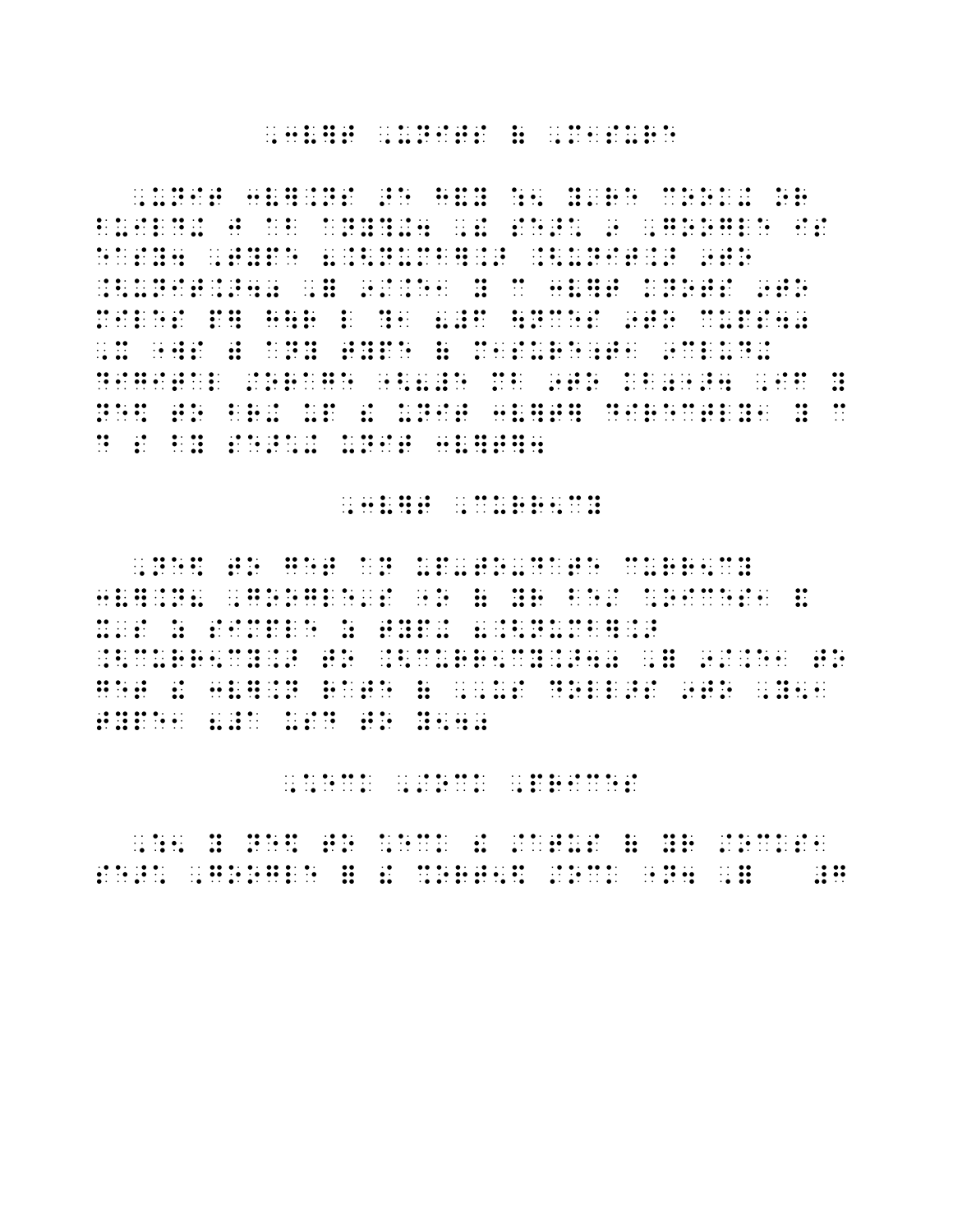EXAMPLE 1998 ED EXAMPLE 1998 EN 1998 EN 1998 EN ES ES ES EL EXAMPLE EL ES ES ES ES ES ES ES ES ES ES ES ES ES<br>1998 EN 1995 EN ES ES EDES EN ES ES ES ES ES EN EL ES EN EN EN ES ES ES ES ES ES ES ES ES ES EDEDE EN EDES ED<br>19 PRICE 20 BEN AN INTERNATIONAL IN THE SERVE AND EXPERIMENT OF THE SERVE AND INTERNATIONAL INFORMATion of the SU<br>Price 20 Server 20 Server 20 Server 20 Server 20 Server 20 Server 20 Server 20 Server 20 Server 20 Server 20<br>Pr /OCK'S "N1 Y C AL USE 8.<"N ( COMPANY.> /OCK40

, F9D , F9D , F9D , F9D , D9D , D9D , D9D , F9D , F9D , D9D , F9D , F9D , D9D , D9D , D9D , D9D , D9D , D9D ,<br>F9D , F9D , F9D , F9D , F9D , F9D , F9D , F9D , F9D , F9D , F9D , F9D , F9D , F9D , F9D , F9D , F9D , F9D , F9<br>F

,IF YOUR SERVED TO A RELEASE TO DEPEND TO A RELEASE THE SERVED OF THE SERVED OF THE SERVED OF THE SERVED OF TH<br>In the served of the served of the served of the served of the served of the served of the served of the serve<br> SYNONYMS1 OR PRONUNCIA;N ( A ^W1 ALL Y D IS TYPE !  $\frac{1}{2}$  ,  $\frac{1}{2}$  ,  $\frac{1}{2}$  ,  $\frac{1}{2}$  ,  $\frac{1}{2}$  ,  $\frac{1}{2}$  ,  $\frac{1}{2}$  ,  $\frac{1}{2}$  ,  $\frac{1}{2}$  ,  $\frac{1}{2}$  ,  $\frac{1}{2}$  ,  $\frac{1}{2}$  ,  $\frac{1}{2}$  ,  $\frac{1}{2}$  ,  $\frac{1}{2}$  ,  $\frac{1}{2}$  ,  $\frac{1}{2}$  ,  $\frac{1}{2$ , GOOGLE WAS ARRESTED TO AND THE RESIDENT OF A GOOGLE WAS ARRESTED TO A GOOGLE WAS ARRESTED TO A GOOGLE WAS AR<br>Google Was arrested to a google was a google was arrested to a google was a google was a google was a google w<br> DEFINITION OF A LIFE OF A LIFE OF A LIFE OF A LIFE OF A LIFE OF A LIFE OF A LIFE OF A LIFE OF A LIFE OF A LIFE<br>The common of a life of a life of a life of a life of a life of a life of a life of a life of a life of a life SYNONYMS4 ,IF X DOESN'T1 TYPE 8DEF9E0 2F ! ^W4

, TRANSLATE , DE 1979, DE 1979, DE 1979, DE 1979, DE 1979, DE 1979, DE 1979, DE 1979, DE 1979, DE 1979, DE 197<br>1979, DE 1979, TRANSLATE , DE 1979, DE 1979, DE 1979, DE 1979, DE 1979, DE 1979, DE 1979, DE 1979, DE 1979, D<br>1

,GOOGLE , GOOGLE , GOOGLE , GOOGLE , GOOGLE , GOOGLE , GOOGLE , GOOGLE , GOOGLE , GOOGLE , GOOGLE , GOOGLE , G<br>Google , Google , Google , Google , Google , Google , Google , Google , Google , Google , Google , Google , Go<br> LOS DE CALLATAS ( TEXT4 , ESTE LOS DE LOS DE LOS DE LOS DE LOS DE LOS DE LOS DE LOS DE LOS DE LOS DE LOS DE LO<br>LOS DE LOS DE LOS DE LOS DE LOS DE LOS DE LOS DE LOS DE LOS DE LOS DE LOS DE LOS DE LOS DE LOS DE LOS DE LOS<br>LO  $\overline{M}$  , and  $\overline{M}$  , and  $\overline{M}$  is the set of  $\overline{M}$  . Set of  $\overline{M}$  , and  $\overline{M}$  is the set of  $\overline{M}$  , and  $\overline{M}$  , and  $\overline{M}$  is the set of  $\overline{M}$  , and  $\overline{M}$  , and  $\overline{M}$  , and  $\overline{M}$  , and .<^W.> 9TO .<LANGUAGE.>40 ,= 9/.E1 TO TRANSLATE 8MONTH 8MONTH 2000 FOR THE 8MONTH 8MONTH 8MONTH 8MONTH 8MONTH 8MONTH 8MONTH 8MONTH 8MONTH 8MONTH 8MO<br>2000 FOR THE 8MONTH 8MONTH 8MONTH 8MONTH 8MONTH 8MONTH 8MONTH 8MONTH 8MONTH 8MONTH 8MONTH 8MONTH 8MONTH 8MONTH TYPER BRIDGE AND THE RESERVED BRIDGE AND RESERVED BRIDGE AND STRANSLATED AND RESERVED AND THE RESERVED BRIDGE<br>The Reserved Bridge and the Reserved Bridge and the Reserved School and the Reserved Bridge and the Reserved B<br>T ALL DE L'ANDIEN DE DOILO DE DE L'ANDIEN LE SOU DOIDE DE L'ANDIE ET L'ANDIE ET L'ANDIE L'ANDIE ET L'ANDIE ET L'<br>Al Die L'AD DOIDE L'ANDIEN DE L'ANDIEN L'ANDIEN DE DE L'ANDIE DE L'ANDIE EN DIE L'ANDIEN L'ANDIE L'ANDIE EN D<br>A  $\mathbf{S}$  . The state of the state  $\mathbf{S}$  and  $\mathbf{S}$  at  $\mathbf{S}$  and  $\mathbf{S}$  are the state of the state of the state of the state of the state of the state of the state of the state of the state of the state of the st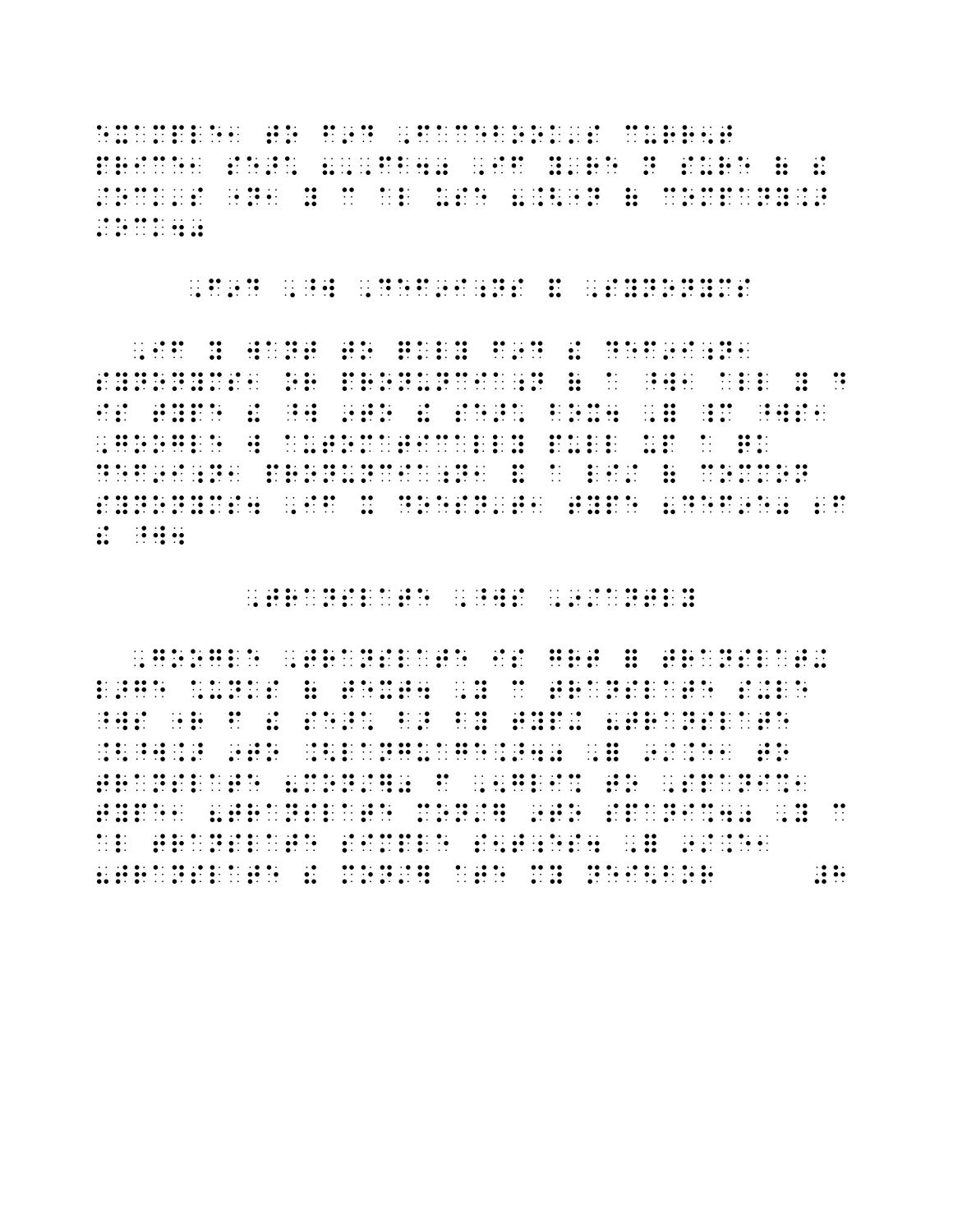inn Brith - 1990 - 1990 BB British - 1991 BB BB - 1991 1992 - 1991 BB 1991 1992 - 1993 BB - 1991 1992 BB Brith<br>1991 - 1992 - 1993 - 1993 1994 1994 1994 1995 - 1996 1996 1996 1996 1997 1998 1999 - 1999 1999 1999 1999 1999<br>1 inn der edigen der edigen in die eine eine der en der en in eine en in die der die eerste en een en in een de<br>1993 – De die die en die staan van die eerste en en en die eerste selfs van die eerste en die eerste van die<br>199  $\ddot{\cdot}$ ia de la componición de las componicións de servicións de las asias de servicións de serveixente serveixente s<br>1960 — Estrela de la componición de la componición de la componición de la componición de la componición de l<br>1 

ico de 2000 en 2010, en 2012, de 2012, en 2013, en 2010, de 82 02 02 02 03 03 02 02 02 02 02 03 02 02 03 02 02<br>12 de dicide de 2010 de 21 de 22 en 23 en 23 en 23 en 24 en 25 en 26 en 27 en 28 en 28 en 28 en 28 en 29 en<br>12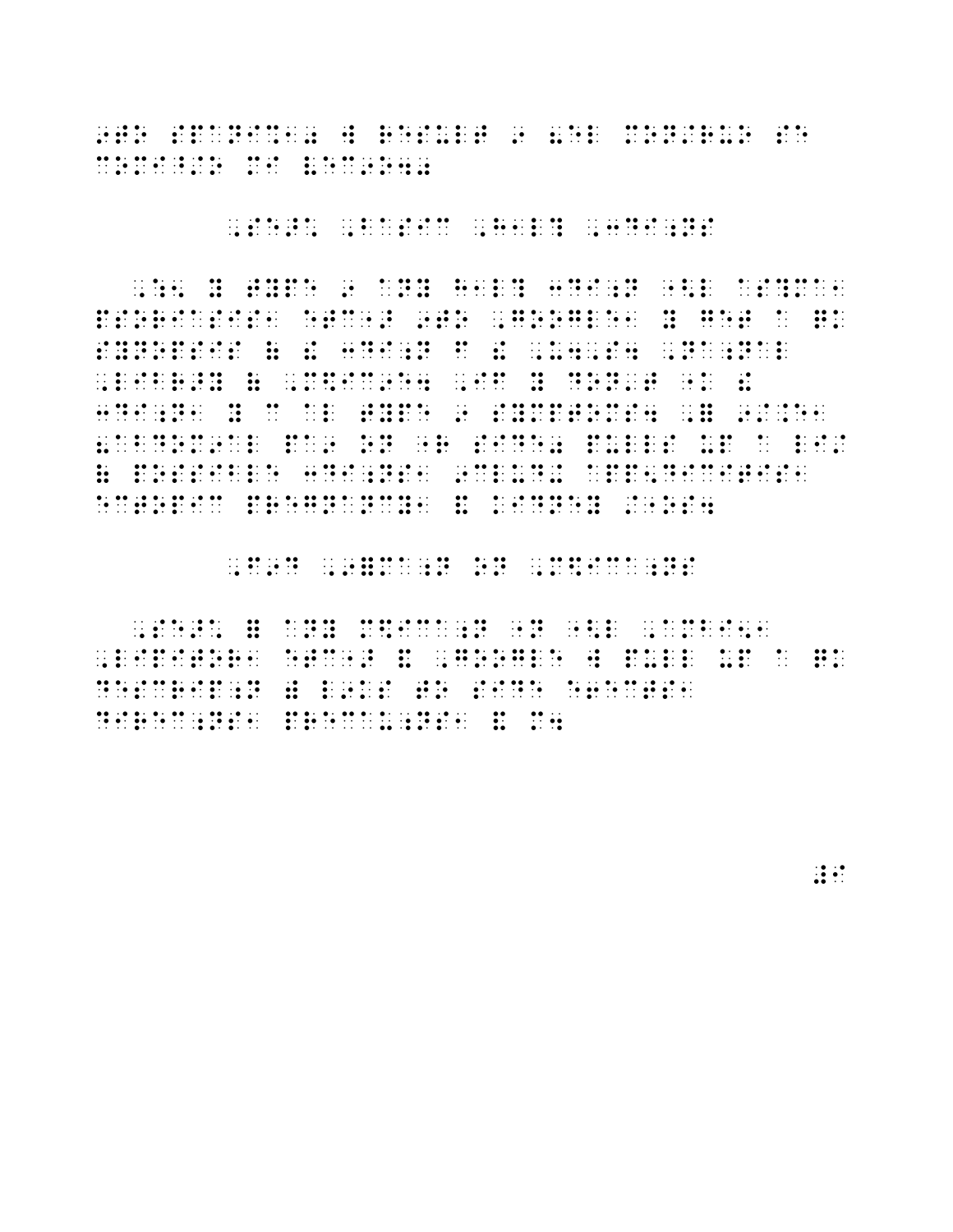in die de die solidate die de die beste van die deur die de die beste stelling van die stelling van die beste<br>Die beste die beste van die beste beste die beste van die de beste van die beste van die die beste van die be<br>D 

### $\mathcal{L}$  , and the set of the set of the set of the set of  $\mathcal{L}$  , and the set of the set of the set of the set of the set of the set of the set of the set of the set of the set of the set of the set of the set of the

 $\frac{1}{2}$